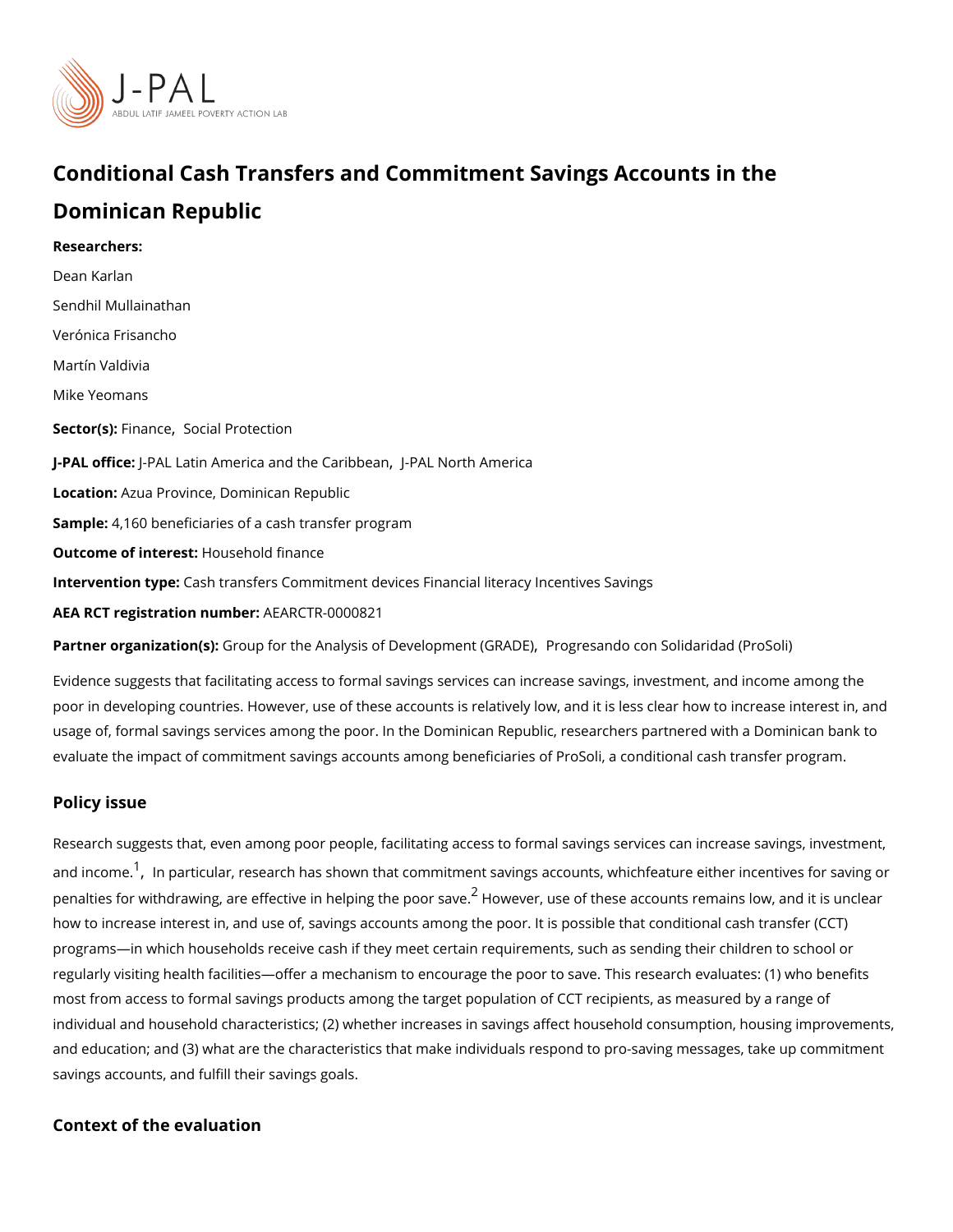The study takes place in the Azua province of the Dominican Republic among beneficiarie transfer program, Progresando con Solidaridad (PROSOLI). This study focuses on PROSOI line, but not the extreme poor (as classified by the country s national poverty index), sin saving than those living in extreme poverty.

An internal government study in 2011 found low levels of formal financial semewiSconsian line on g Cabinet of the Dominican Republic, which implements the CCT program, is interested in a initiatives particularly commitment savings programs to improve the economic situation ar

Discussing savings in the Dominican Republic. Photo: Laura Pulecio | J-PAL/IPA LAura Pulecio

Details of the intervention

Researchers are conducting a randomized evaluation among 4,160 randomly selected PRO savings mechanisms affect their financial behavior and who is impacted most by having ad